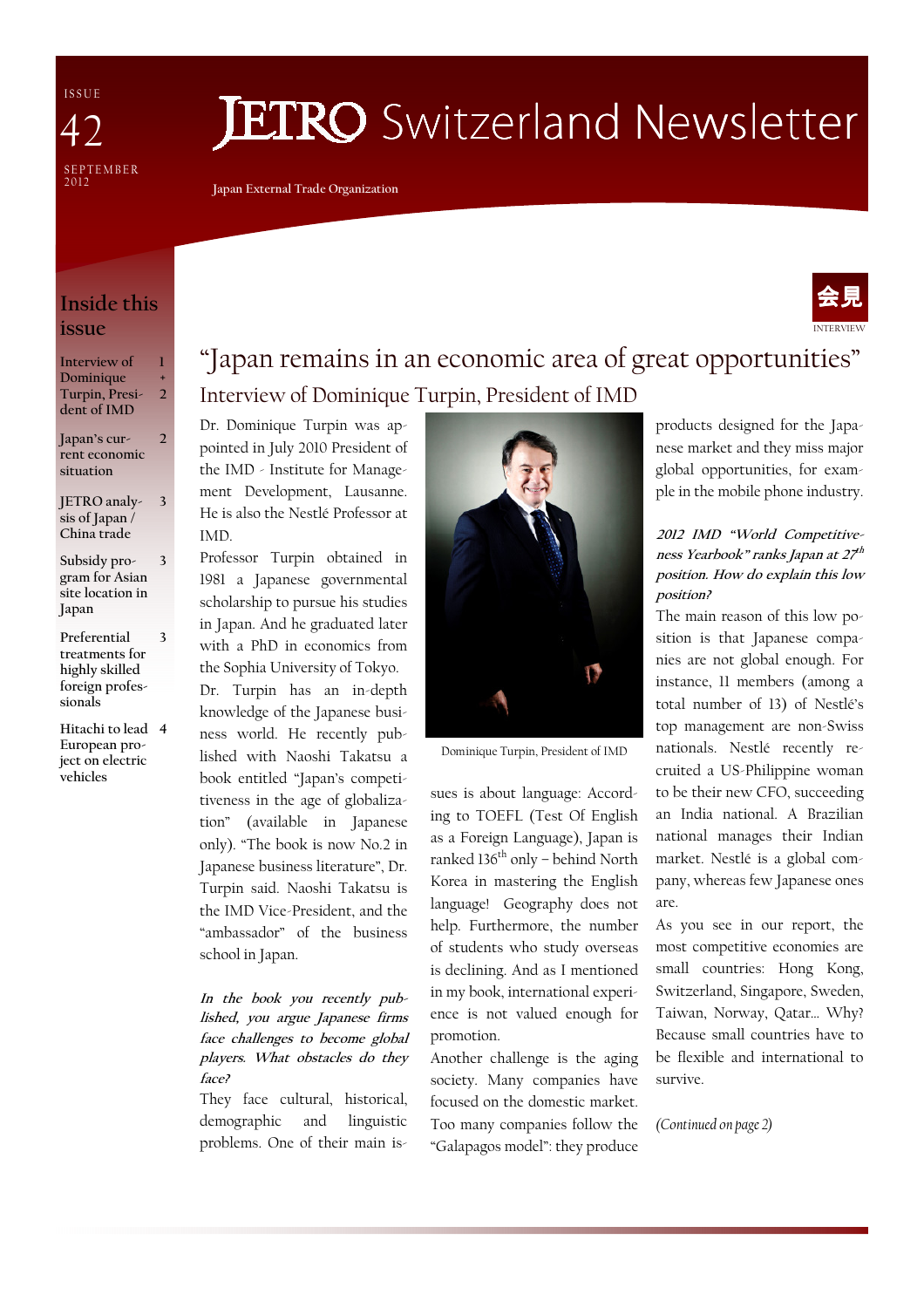### Japan's current economic situation

According to the Bank of Japan, "the pick-up in Japan's economic activity has come to a pause". It is nevertheless "expected to level off more or less for the time being, and thereafter, it will return to a moderate recovery path as domestic demand remains resilient and overseas economies gradually emerge from the deceleration phase" (Monthly Report of Recent Economic and Financial Developments).

Reflecting the current situation, the index of industrial production declined 0.8 point from the previous year to 91.7 in July 2012.

The pausing is mainly due to deceleration in Europe and to a lesser extend in Asia. Exports declined 5.8% to ¥5,046 billion in August



The Development of the Consumer Confidence Index (excluding one-person households, seasonally adjusted series) Source: Cabinet Office

2012 from a year earlier. Exports to Western Europe were down 28.3% (-70.4% to Switzerland). Furthermore, exports to Asia decreased 6.7%: -9.9% to China, -11.9% to Republic of Korea and –7.7% to

Hong Kong. Exports to the United States rose 10.3%.

However, the domestic demand continues to increase. The consumer confidence index (consumer perceptions of the following four categories : overall livelihood, income growth, employment and willingness to buy durable goods) soared from its recent lowest level of 33.4 in April 2011 to 40.5 in August 2012 (+21.3% , see graph), showing a recovery since Great East Japan Earthquake.

In addition, the average of monthly consumption expenditures per household for July 2012 was ¥283,295, up 1.2% in nominal terms and up 1.7% in real terms from the previous year.

## "Japan remains in an economic area of great opportunities" Interview of Dominique Turpin, President of IMD

#### (Continued from page 1)

But Japan has some strong points: low inflation, high level of foreign direct investments, low unemployment rate, almost no underground economy, strong social corporate responsibility, excellent labor relations, long life experience, and significant investments in R&D.

#### To what extend does Japan benefit from the rapid development of its neighbors?

Japan's neighbors, especially China, represent a challenge and an opportunity. China is a challenge, because it downgraded Japan to the third world's economy. It is also an opportunity, because it is like a "garden" for its exports: Japan can achieve economies of scale in China and benefit from low-cost labor.

What will be the impact of the increase of Japan's trade deficit (¥2,925 billion in first-half of 2012, against ¥1,602 billion in the preceding half-year)?

It will affect the production costs. Japan has so far benefitted from the low cost of nuclear energy. However, Japanese have now an opportunity in the field of renewable energies and they are preparing to this end. For example, the new CEO of Toshiba is coming

from the energy department.

#### Do you think consumption will play a more significant role than exports in the future?

Consumption will increase in some fields such as health and pharmaceutical industry. However, I do not think it will play a more significant role than exports.

Japan will find a lot of business opportunities in the "MIT": Mexico/Malaysia, Indonesia and Turkey. Japan remains in an economic area of great opportunities. This economic area is more dynamic than Europe.

SITUATION

INTERVIEW 会見

動向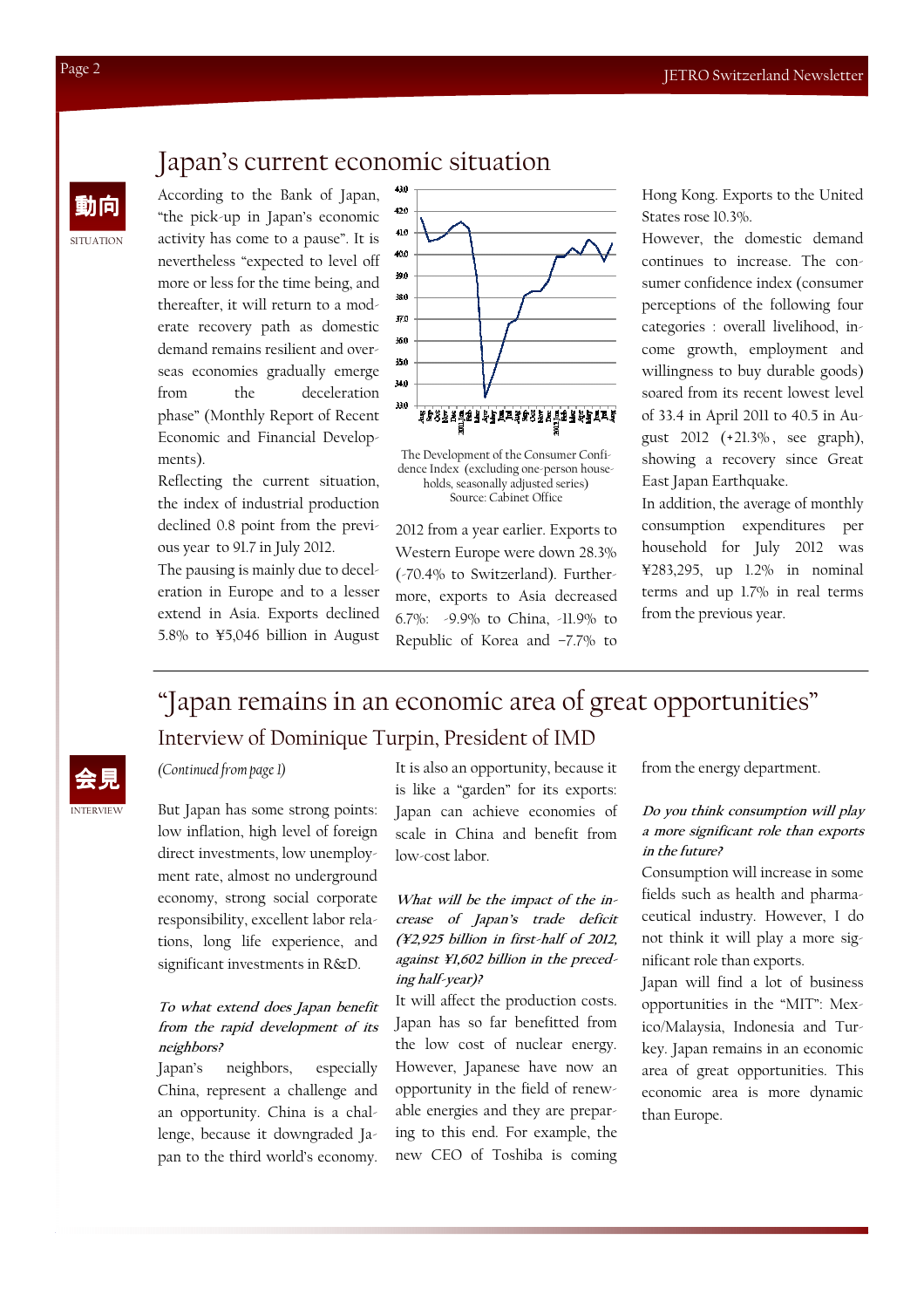### JETRO analysis of Japan / China trade

JETRO released an analysis of Japan-China trade in the first half of 2012.

It shows that trade between the two countries increased 1.1% to USD 165.1 billion during the first half of 2012: - 5.7% for exports to

China and +7.5% for imports from China.

As a result of the sluggish domestic demand in China and of the strong yen, Japan's exports of general machines and raw materials decreased, with the exception of some products.

Further information is available on JETRO Website at: http:// www.jetro.go.jp/en/news/ releases/20120827326-news



# Subsidy program for Asian site location in Japan

The subsidy program for promoting Asian site location in Japan is intended to sustain and strengthen high-value-added business sites in Japan. It also aims to achieve sustainable growth of the Japanese economy by supporting the establishment of new high-value-added sites in Japan by global companies operating internationally, such as regional headquarters or R&D sites.

The program will provide subsidy to facility costs, equipment costs and facility lease fee.

This program applies to private

enterprises that belong to a corporate body consisting of group companies that are operating an actual business in two or more countries, and that have corporate status in Japan.

Projects eligible for the subsidy shall be those for establishing a new regional headquarters or R&D site in Japan.

Moreover, the relevant headquarters' operations or R&D activities must continue for a minimum of three years after the end of project period.

The investment plan must not have

been publicly announced, nor the placing of orders, making of contracts, etc. been undertaken prior to the cabinet approval of the budget bill of 2012 general account (December 24th, 2011).

Applications forms shall be submitted between November 5 to 19, 2012 to the Secretariat for Subsidy Program for Projects Promoting Asian Site Location in Japan.

Further information and application forms are available on our Website at: http://www.jetro.go.jp/switzerland/ topics/20120830121-topics



### Preferential treatments for highly skilled foreign professionals

The Immigration Bureau of Japan implements since May 7, 2012 a points-based preferential immigration treatments for highly skilled foreign professionals.

The objective of this policy is to accept more highly skilled foreign nationals who have advanced abilities. Highly qualified foreign professionals are expected to contribute to economic growth and creation of new demand and employment in Japan.

Under the points-based system, foreign professionals who earn 70 points or more will be recognized as "highly skilled foreign professionals". They will benefit from preferential immigration treatment.

The activities of the highly skilled foreign nationals are classified into three categories:

1. Academic research activities 2. Advanced specialized/technical activities

3.Business management activities Furthermore, it should be noted that this system operates under the current regulation related to foreign nationals. Therefore, applicants have to meet all requirements regarding working status of residence, prior to be scored in this system.

Further information is available on the Website of the Immigration Bureau of Japan: http://www.immi-moj.go.jp/